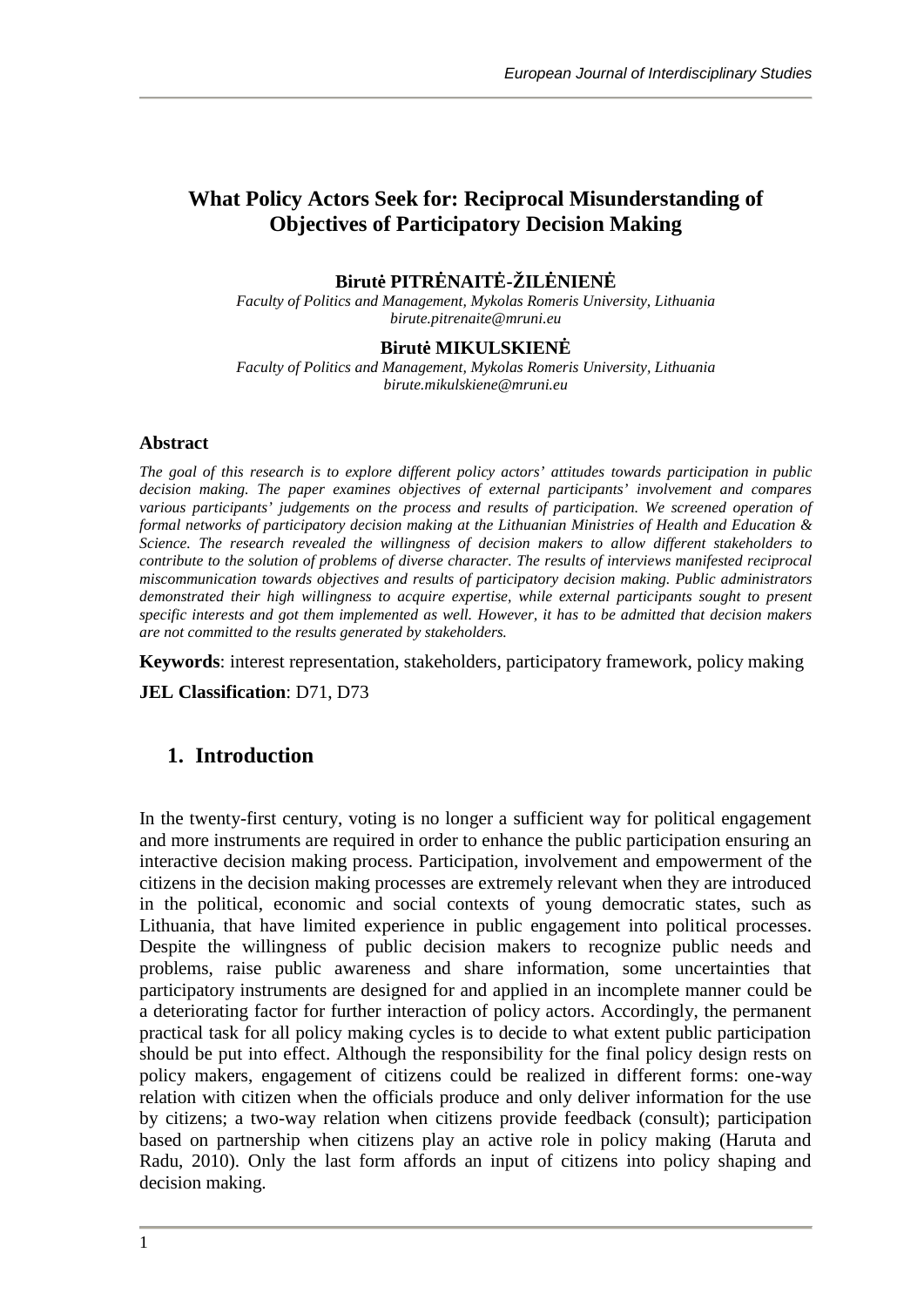Decreasing cleavage between public decision makers and citizen, thus increasing citizen involvement, is regarded as interactive decision making (Klijn and Koppenjan, 2000; 2002; Klijn, 2003; Edelenbos and Klijn, 2005). It is considered to be the public decision making when interested parties are truly engaged in the development of policy proposals. Interactive decision making draws main advantages for policy making (Driessen et al., 2001; Pragere et al., 2008, Edelenbos and Klijn, 2005): serves to bring information about the stakeholder needs and stakeholders' values that add to existing knowledge; provides information about the present situation from different angles and outlines an actual and desirable state; helps to create new knowledge about possible alternatives and plausible solutions; contributes as consensual knowledge when adjusting different attitudes of policy actors; secures policy implementation via possessing new knowledge as its own pragmatic justification; serves to acquire knowledge stimulating stakeholders' learning process for future actions and interest representation. Those advantages foster a public decision making process to be managed in a transparent, equitable and rational manner.

Since the main policy outlining arena proceeds at the level of governmental organisations, policy governance operational level needs to be aligned to the demands of wider participation. Namely at this level, public opinions, aspirations concerning relevant problems, modes of their solutions and their relevance to wider needs are required.

A particular interest of this research is to examine objectives of external participants' involvement in policy making and to compare public administrators' and external participants' judgements on the process and results of participation. We screened only formal participatory instruments that were applied in 2007 and 2010 in Lithuanian Ministries of Health and Education and Science.

Participation through working groups, councils and commissions has a normative character and is usually formalized by ministerial decrees. The operation of such participatory structures was on our focus. The fact that other – informal – participatory instruments remained out of the scope of our research, could be considered as limitation of the research. But such delineation ensures that real functioning networks of participatory policy are researched and the active members are detected. Furthermore, when participation gains formal character, it means that those involved are considered to be experts and important stakeholders that could contribute to public decision making.

This research is a part of a wider research project which targeted on interest representation at institutions of public governance, making a comparative study of participatory groups in education and health sectors. Within this project a research based framework for participatory decision making was elaborated (published in Pitrenaite- Zileniene and Mikulskiene, 2012) and system dynamics model of participatory policy was proposed (published in Mikulskiene and Pitrenaite-Zileniene, 2013).

The research supports frameworks proposed by the authors in previous publications. The study is completed on the experiences of the particular institutions of the particular country. However, this research includes international domain of decision making because it proposes common issues of participatory public decision making: what motivates decision makers to establish formal participatory groups, what kinds of problems are solved involving external participants, what are expectations of participants and if they are met.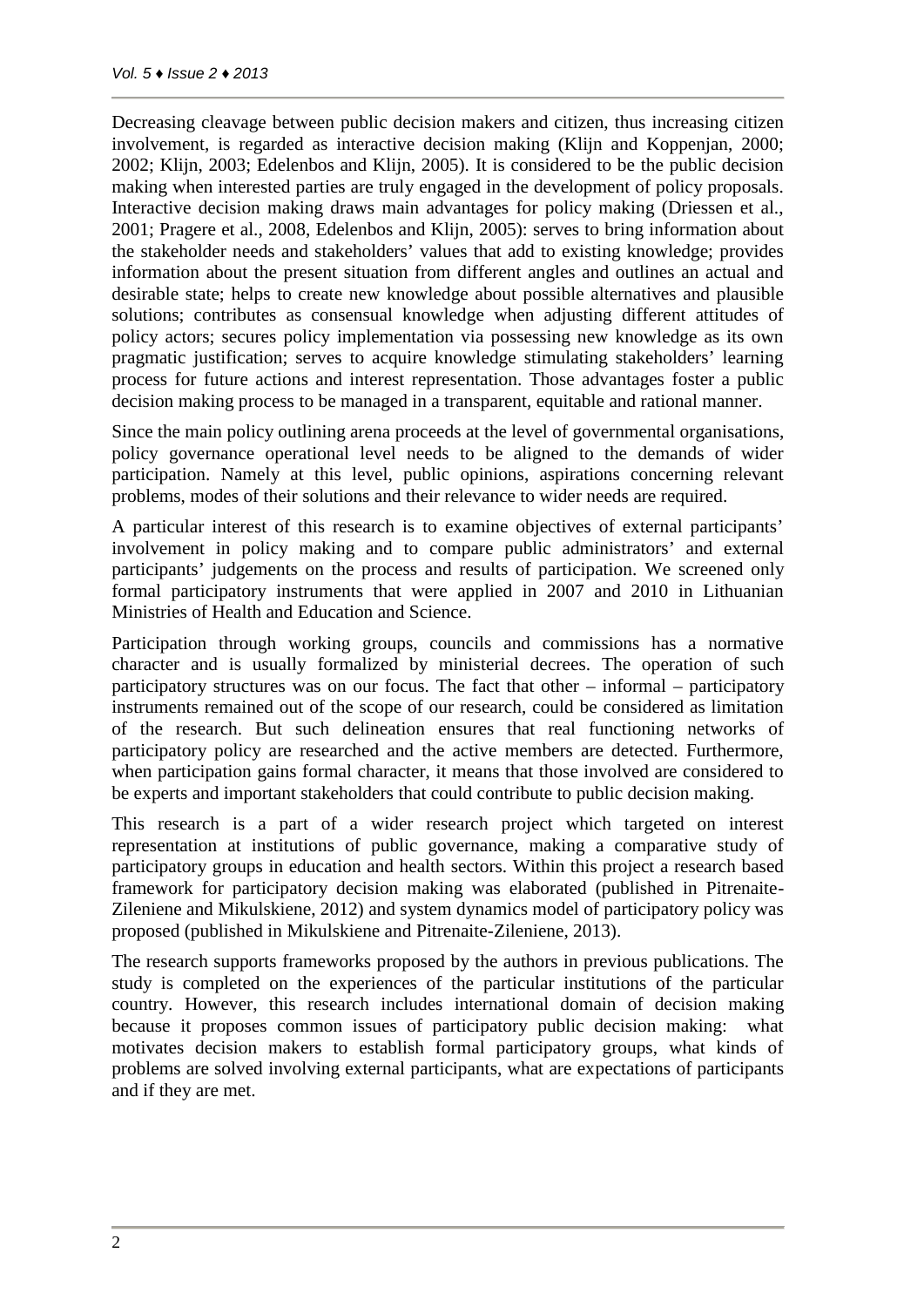# **2. Substance of Participants' Engagement in Public Decision Making**

Volumes of literature published in the area of public engagement into policy and decision making exhibit the growing interest in this field. Fishkin (2009) suggests participation together with deliberation and political equality to be the democratic values. As Klijn (2008) states, "private actors, social alignments and citizens each have important resources, as well as the power to obstruct policy interventions." Thus policy actors' interaction is prerequisite for problems to be resolved. The decision maker – citizen relations cover actions at each stage of the policy cycle, from policy design, to implementation and evaluation (OECD, 2001). We accept Creighton's (2005) argument that "public participation is the process by which public concerns, needs and values are incorporated into the governmental and corporate decision-making" (p. 31). For decision makers such process is led by striving for better decisions that are supported by the public. An introduction of the participatory element into the existing public decision making scheme requires two-way communication and interaction. Thus to proceed with public incorporation into public decision making processes, timely and careful recognition of stakeholders is needed.

The depth of public engagement into policy and public decision making is measured. That could range from sharing information to delegating the power of decision making as Edelenbos (2000) classifies:

- *Informing*. Politicians and administration inform interested actors about determined agenda for decisions. In this case those involved do not input in policy development and decisions;
- **•** *Consulting*. Interested actors are involved in discussions on the development of policy. However politicians do not commit to the results of these discussions;
- *Advising*. The agenda is set by politicians and public administrators, but interested parties have an opportunity to raise problems and formulate solutions. Involved actors play a competent role in the development of policy and possible decisions. Politicians are considered to be committed to the results, but their final decision may deviate from proposed;
- *Co-producing*. A problem solving agenda is determined and solutions in it are searched together by politicians, public administrators, and interested actors. For final decisions politicians are committed to elaborated solutions after having tested possible outcomes in terms of pre-conditions.
- *Co-deciding*. Politicians with administrators grant the decision making to interested actors with civil servants providing an advising role. Politicians accept the outcomes and the results gain binding force.

Public administrators could have an attribute of urgency as being permanently pressed by external forces (politicians, EU regulations and others) to elaborate the context of their political promises and by other stakeholders to resolve constantly arising problems. When there is no substantial interaction between politicians, public administrators and citizens, decision making on resolution of public problems could be protracted due to the resistance of various actors (Edelenbos and Klijn, 2005) or if the decision is made eliminating citizens, the implementation of such decision could face resistance.

Participatory public decision making has a number of virtues. Participation of the public and other stakeholders, as a method of public policy making, is a very important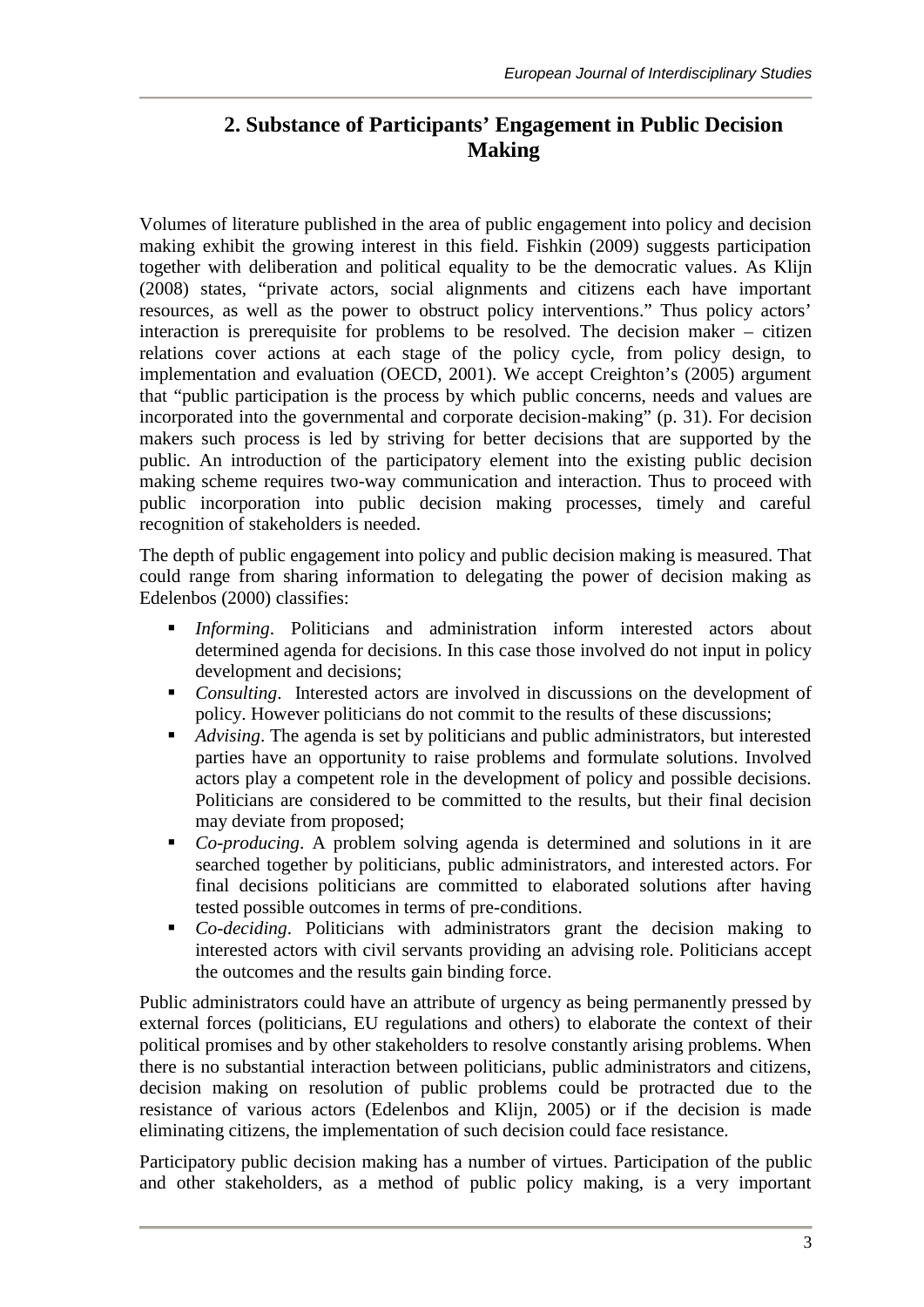component of democracy, which determines the institutional model of governance based on cooperation (Munro et al., 2008). This paradigm is grounded on the specific principle of knowledge management: knowledge needed for decision making is created when decision makers cooperate. If the achievements of knowledge management science (Nonaka and Nishiguchi, 2001; Lee and Ahn, 2005; Berkes, 2009) with endeavours of interactive policy making (Driessen et al., 2001) are matched, the most significant advantages of participatory public decision making emerge.

As Koppenjan and Klijn (2004) argue "go-alone strategies and hierarchical policy processes often lead to poor and one-dimensional solutions". Moreover, when citizens cannot impact policy outputs, "the expectation is that they will turn away from government and politics". By involving citizens, policy development acquires democratic legitimacy. But participation per se is not a value. It becomes a value when it is introduced into public decision making in the manner of matching goals and forms of participation with transparency of policy processes and opening of government to wider participation.

## **3. Methodology**

We explored formal networks of participatory policy that were formed during operation of temporary participatory groups in 2007 and 2010 in Lithuania's Ministries of Health, and Education and Science. Such groups were established by decrees of the corresponding Ministers for various specific purposes. 328 ministerial decrees were analysed. These documents were used to obtain data on: who were involved (names of officially nominated participants), what institutions the participants represent (their affiliations), what goals are set for each participatory group and what operation periods are set for the groups (deadlines for presentation of the results).

Alongside with the document analysis, 26 semi-structured interviews with public administrators from the Ministries, PAs for short, (15 interviews) and external participants, EPs for short, (11 interviews) were conducted (Table 1). The names of interviewees were collected from the qualitative data. We attempted to interview participants from different organizations, including both organizers of participatory groups and those invited to participate, in order to have a possibility to compare their expectations and satisfaction with the participation process and participation results.

| <b>Policy sector</b>            | <b>Number of interviewees</b>                                                                                                               |                                                                                                                                                                                 |
|---------------------------------|---------------------------------------------------------------------------------------------------------------------------------------------|---------------------------------------------------------------------------------------------------------------------------------------------------------------------------------|
|                                 | <b>Public administrators (PAs)</b>                                                                                                          | <b>External participants (EPs)</b>                                                                                                                                              |
| <b>Education and</b><br>science | 9 from the Ministry of Education and<br>Science (2 vice-ministers, 2 heads of<br>departments, 4 heads of divisions, 1 senior<br>specialist) | 4 (1 expert, 1 vice-rector, 1 head of<br>department, 1 counsellor of association)                                                                                               |
| <b>Healthcare</b>               | 6 from the Ministry of Health (5 heads of<br>divisions, 1 deputy head of department)                                                        | 7 (1 expert, 2 directors general of medical<br>institutions, 2 presidents of associations, 1<br>member of the council of NGOs coalition,<br>1 deputy director of an enterprise) |
| Total                           | 15                                                                                                                                          | 11                                                                                                                                                                              |
|                                 | 26                                                                                                                                          |                                                                                                                                                                                 |

**Table 1. Number and affiliations of interviewees**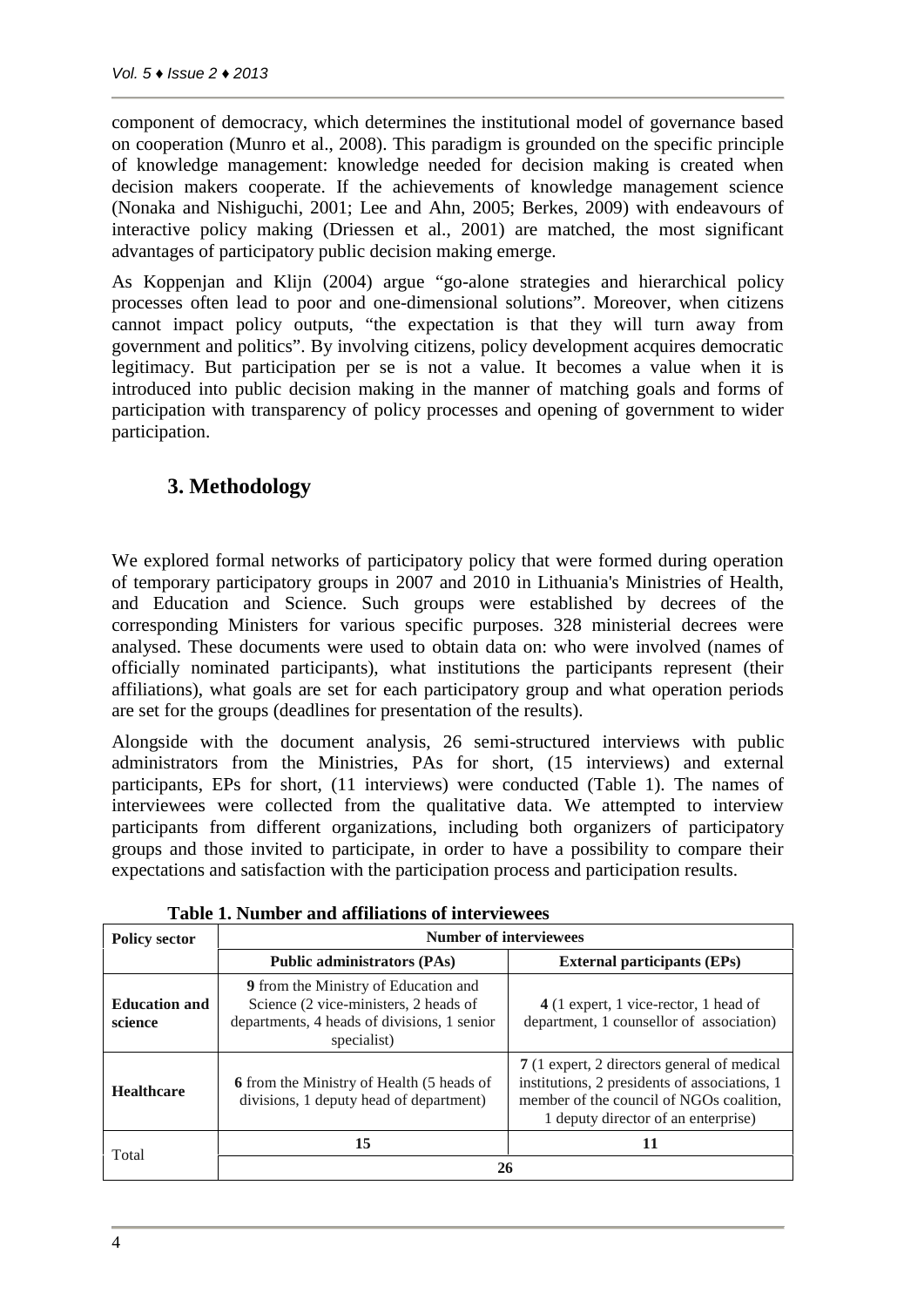The main areas of interest for interviews included involvement of participants, the participation process, and participants' satisfaction.

The comparative analysis of the qualitative data was performed with the purpose to identify coherences and contradictions in attitudes and experiences of public administrators and external participants.

# **4. Findings**

#### **4.1. Extent of application of formal participatory instruments at the Ministry of Education and Science and at the Ministry of Health**

No regulation exists to govern establishment of working groups or other temporary structures serving for public engagement. However, most of public administration institutions apply common practice to communicate with external stakeholders – they employ participatory groups when the participation has to be formalized.

*The Ministry of Education and Science.* In total, 162 temporary participatory structures (94 working groups, 52 commissions and 15 periodically re-elected councils) were established at the Ministry of Education and Science during 2007 and 2010. These structures employed 985 participants. They were involved 1743 times, which means that 758 cases involved the same actors. A significantly greater number of participatory groups were formed in 2007 than in 2010.

The substantial reduction in the number of working groups in 2010 cannot be explained only by statistical data. On the one hand, it could indicate a decrease in the number of the problems to be solved in cooperation with stakeholders. On the other hand, it could be a signal that the decision making culture of the Ministry has changed, and that decisions are now being made in closed or informal groups. Also, a possible reason could be the fact that internal organizational resources are exploited more intensively. However, there are no obvious indications that public interest in education and science policy has diminished, or there are no challenges or problems to be tackled in this sector.

Analysis of quantitative data on the affiliations of involved actors revealed that more than 55 per cent of participants are public administrators, the majority of which are employees of the Ministry of Education and Science, representatives of institutions under the ministry and several participants from other ministries. External participants, or individuals representing certain interests, make only about 40 per cent of all involved. The same proportions are observed both in 2007 and 2010. The second biggest group of participants is the group of representatives of higher education and research institutions, which make 36 per cent of all external participants. However, the participatory groups targeted exclusively at higher education and science made only one third of all participatory groups. This fact suggests the presumption that participants from universities and other science institutions were invited not to represent their interests in the participatory groups, but as experts having knowledge in particular fields. Interestingly, the ratio of participating public administrators and external participants is independent on the research period.

*The Ministry of Health.* In total, 173 temporary working groups (data of other participatory structures including commissions and councils were not collected) were established at the Ministry of Health during 2007 and 2010. The groups employed 1005 participants who were involved into participatory policy making 1764 times.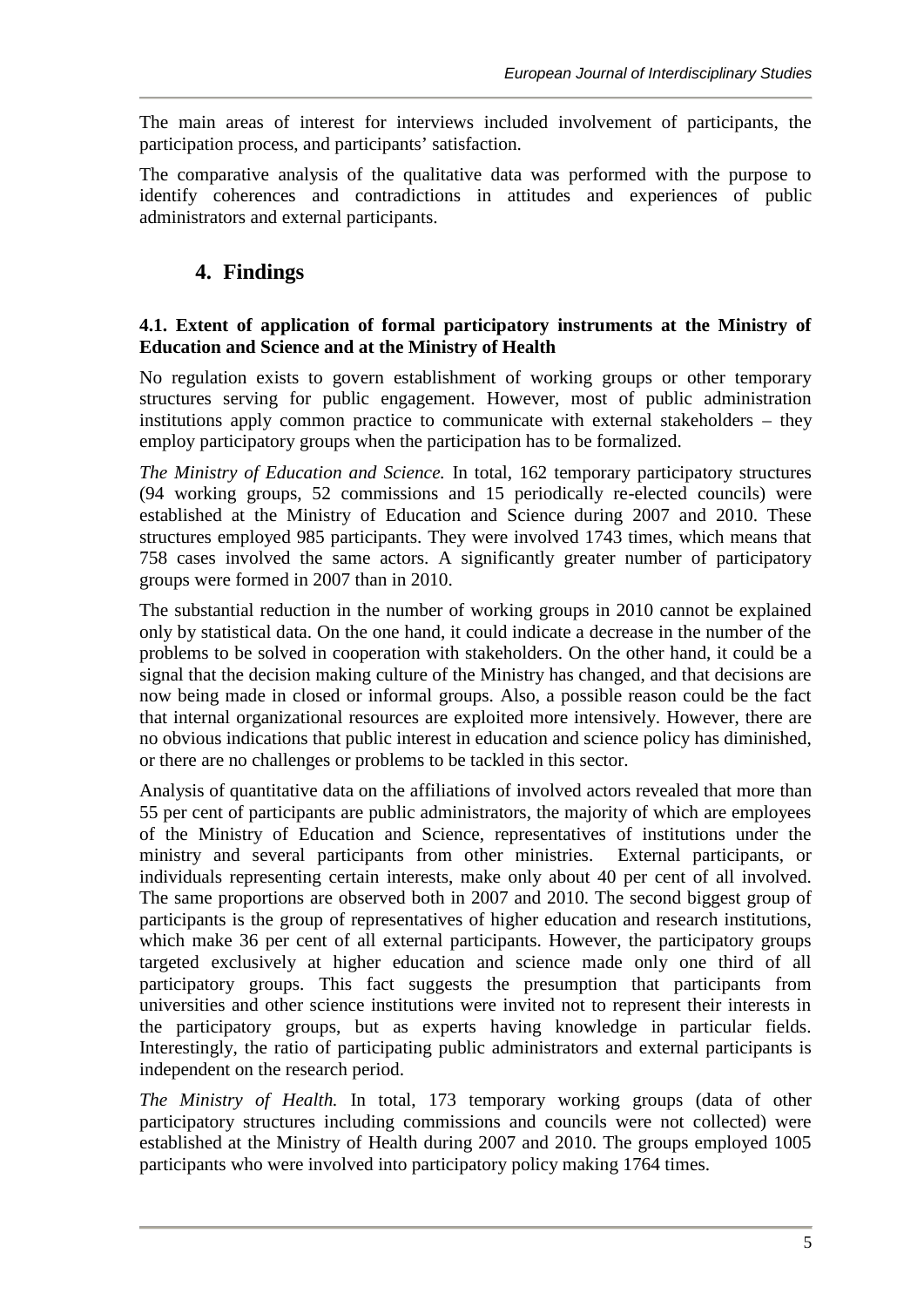Similarly to at the Ministry of Education and Science, the Ministry of Health established almost twice as less participatory groups in 2010 as in 2007.

The Ministry of Health, similarly to the Ministry of Education and Science, employed a number of public administrators in the working groups. 54 per cent and 59 per cent of all participants were representatives of government organizations in 2007 and 2010 respectively, including employees of the Ministry of Health, other public administration institutions and several participants from other ministries. Inclusion of institutions that decide on financing, providing advisory services and control, which all are parties of public administration, to this number boosts domination of public administrators in participatory groups to 62 per cent or more. The remaining 38 per cent of seats in working groups were left to external participants, representing individual interest subjects.

The second biggest group of participants, which participated in 15-20 per cent of cases, were hospitals and clinics representing individual. Representatives of higher education and science made 6 per cent of the participation facts. Social groups representing individuals (such as doctors, nurses, patients, and pharmacists) were also invited in 6 per cent of the cases. It is worth mentioning that some of the representatives of hospitals or universities have double affiliations – they work as doctors and as scientists at the same time. In some cases we find them representing a hospital whereas in other cases they are identified as researchers. Thus, data on representation of hospitals and data on representation of science institutions overlap.

#### **4.2. Motivation to invite external stakeholders and external stakeholders' motivation of being engaged**

#### *What are the purposes of participatory groups?*

*All the interviewees* pointed out engagement of stakeholders into decision making processes as an essential condition in shaping policies of education and science and health. They put stress on the necessity to establish participatory groups firstly because ministries have to hear stakeholders' opinions, collect information on confronting interests, share information about trends in education, science and health policies and subsequently search for the best solutions and agreements together with stakeholders. However, the interviews also revealed certain contradictions that demonstrate some ambiguity of the introduction of participatory groups into ministerial structures. Employees of the ministries noted 7 main goals that participatory groups could help them with:

- Consulting;
- Problem solution;
- Search for compromise:
- Collection of evidences;
- Dissemination of information:
- Sharing of political responsibility;
- Fulfilment of administrative functions.

It is worth mentioning that the interviewed PAs, especially those from the Ministry of Education and Science, emphasized the role of informal communication while talking about relationships with stakeholders. In indefinite situations or when they lack knowledge, PAs give preference to informal discussions with stakeholders rather than to the establishment of formal participatory groups for specific problem solution.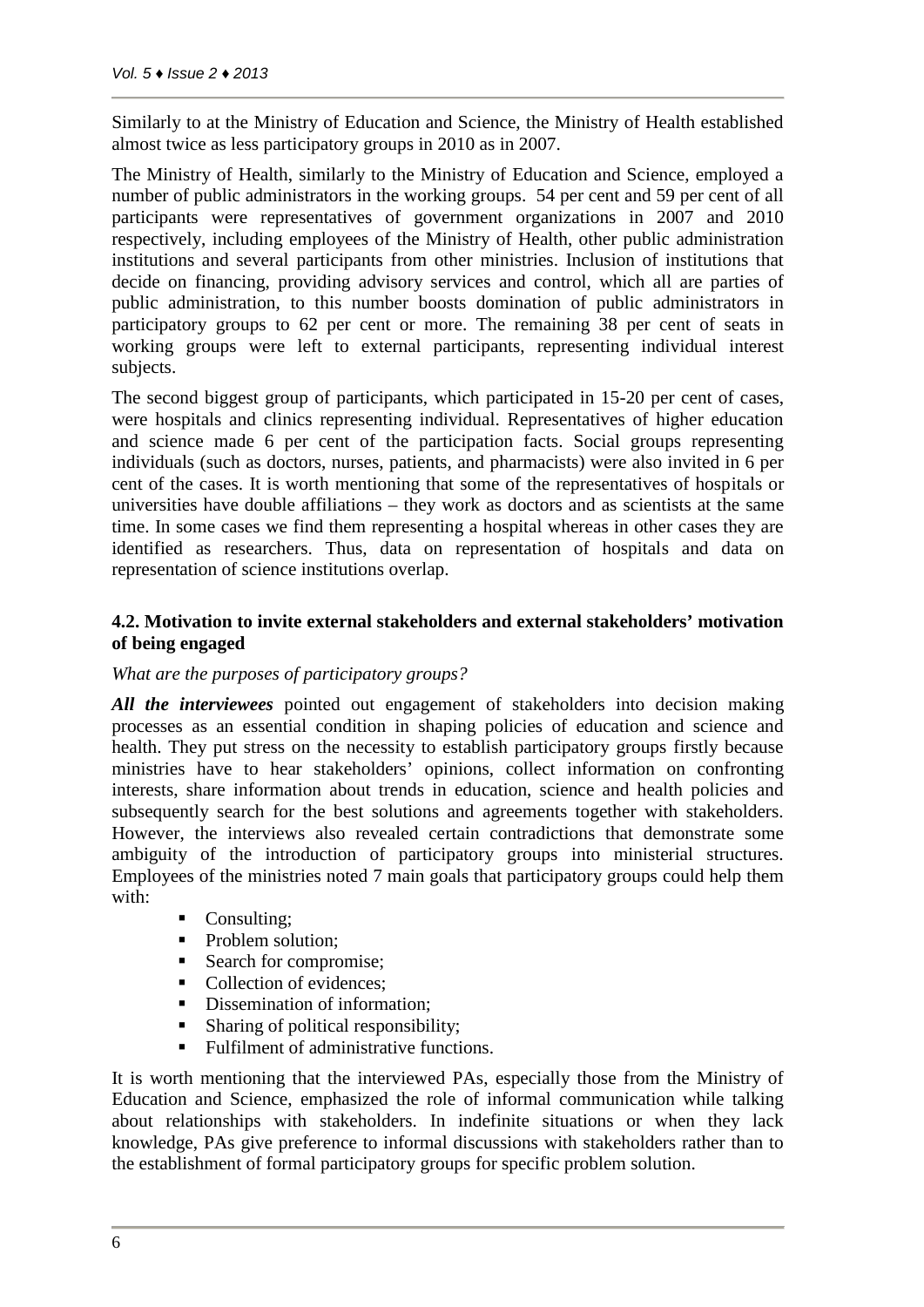## *Why are external stakeholders invited?*

The interviewed PAs mentioned several motives for the introduction of external stakeholders into participatory groups (Table 2). One of the most frequent motives is identification of the symptoms of confrontation of interests. In such cases, participatory groups serve as an arena for presentation and defence of opinions and attitudes. The interviewed external participants agreed that they initiate formation of participatory groups themselves when conflicting interests emerge. Also, public administrators frequently use participatory groups as a platform to obtain support from other sectors. For this purpose, recognized social partners are typically engaged. PAs acknowledge that external participants are also invited because of legal regulations that require agreeing some decisions with stakeholders. Moreover, when political trends change, the problems to be solved may transform too and induce changes in external participants subsequently.

| <b>Motive</b>                                  | <b>Ouotations</b>                                                                                                                                              |  |
|------------------------------------------------|----------------------------------------------------------------------------------------------------------------------------------------------------------------|--|
| Confrontation of interests is<br>recognized    | When there are lots of stakeholders, it is necessary to establish a<br>participatory group for building understanding and presentation of<br>attitudes (PA-7). |  |
|                                                | After an informal meeting we face rising hostility. Then the need to<br>establish a participatory group has to be considered (PA-7).                           |  |
| When support from other sectors<br>is needed   | We search for such social partners that we know from previous<br>projects (PA-16).                                                                             |  |
| Legal obligation to agree with<br>stakeholders | What makes us work with all the groups of interests? The law. Also,<br>the practice forces to see the entire arena of interests (PA-12).                       |  |
| Political provisions                           | The composition of participatory groups depends on the dominating<br>political party (PA-1).                                                                   |  |

| Table 2. Motives to engage external stakeholders |
|--------------------------------------------------|
|--------------------------------------------------|

PAs, especially from the Ministry of Education and Science, admitted to giving their priority not to the formally established temporary participatory groups, but to informal communication and permanent representative structures such as committees, councils etc. They noticed that some stakeholders, mostly those from private enterprises, act more actively in informal participatory groups, because such groups are more productive: "we identify, discuss and attack problems" (PA-1). In other cases, when participation processes are formalized, it is hard to involve business representatives, as the collected quantitative data illustrate (small number of participation facts).

#### *What motivates external participants to be involved?*

The interviewed external participants usually mentioned several reasons why they are willing to be involved in participatory groups (Table 3). However representatives of diverse professions and/or social groups or organizations stressed different motives of participation. Members of associations and institutions identified the need to represent their institution and introduce and defend its interests as the main reason of engagement into participatory groups. Scientists and experts, however, have other reasons to participate, including the will to grasp the latest news, to apply their knowledge in practice and fulfil their social obligations. On the other hand, they claim that scientists and experts should not dominate in participatory groups, because it is essential to involve those who face the problems in practice and can be affected by the adopted solutions. Both experts and representatives of institutions mentioned their willingness to communicate and cooperate as an important motive, because the contacts they establish in participatory groups could be useful in the future.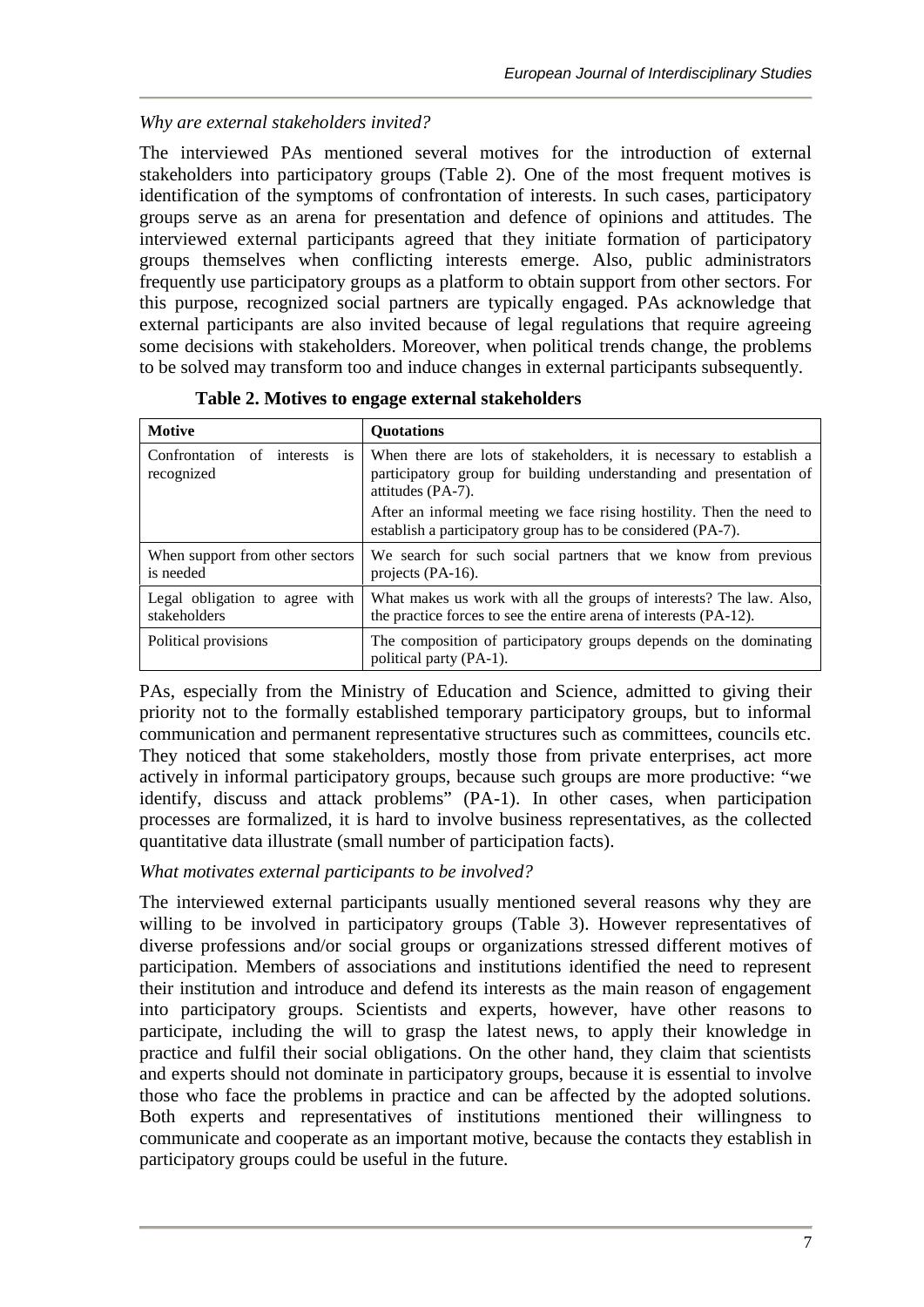| <b>Motives</b>                                 | <b>Quotations</b>                                                                                                                                                                                                                                                                                                   |
|------------------------------------------------|---------------------------------------------------------------------------------------------------------------------------------------------------------------------------------------------------------------------------------------------------------------------------------------------------------------------|
| To keep<br>the<br>balance<br>of                | The balance between experts and representatives of other social groups has to be<br>maintained (EP-8).                                                                                                                                                                                                              |
| interest groups                                | The tendency how institutions join associations in order to represent one group of<br>interests can be traced (EP-18).                                                                                                                                                                                              |
| <b>Striving</b><br>for<br>knowledge            | The Ministry is unable to have such kind of knowledge, thus scientists provide it with<br>very decent support (EP-9).                                                                                                                                                                                               |
| application<br>in<br>practice                  | Experts participate because of altruism, because of the ambitions to apply theories in<br>practice, improve systems, and introduce more rationality to the field (EP-18).                                                                                                                                           |
| To<br>collect<br>topical<br>information        | Political decision that the majority of bills has to be approved not by the entire<br>government, but by a single minister was made. In such way, ministers may choose not<br>to coordinate their decisions with stakeholders. Thus, involvement in participatory<br>groups can help us to remain informed (EP-11). |
| To<br>represent<br>the interest                | I have never participated to defend interests of my institution, but I act as the leader of<br>our association. Therefore I represent interests of all members of the association (EP-<br>$20$ ).                                                                                                                   |
|                                                | We strive for research based knowledge and for the interests of service providers (EP-<br>$22$ ).                                                                                                                                                                                                                   |
| Striving<br>to<br>solve problems<br>jointly    | I have positive impressions from the participatory group at the Ministry of Health<br>because the majority of members were positively minded and result oriented. The<br>group was not randomly gathered(EP-21).                                                                                                    |
|                                                | If I join a participatory group, I hope to tackle some public issue (EP-22).                                                                                                                                                                                                                                        |
| Willingness to<br>communicate<br>and cooperate | In participatory groups, we establish new contacts, which could be useful in future<br>activities. Professionals from different areas participate. Later they can serve as<br>consultants for us, o we could involve them into our structures. This way information is<br>also shared (EP-11).                      |

#### **Table 3. Motivation of external participants**

#### **4.3. The participants' judgements on the process and results of participation**

The interviewees from both groups (PAs and EPs) introduced conflicting evaluations of both the process and the results of participation (Tables 4 and 5). They exposed contentment with possibilities to gain new knowledge and opportunities of personal growth on the one hand, and disappointment with the moments when mechanisms of social partnership completely failed on the other hand.

PAs and EPs conveyed reciprocal criticism concerning the processes of engagement and participation. The participants welcomed sharing of information and possibilities to make acquaintances and gain new knowledge as a very positive outcome of the processes. However, both PAs and EPs were concerned about the quality of participation in some cases. PAs noticed that ESs sometimes care only about fulfilling individual interests but not about finding the best solution for the public. Also, PAs object operation of some participatory groups when external stakeholders are passive in various stages of participation: it is hard to convince them to participate, or they fail to complete their tasks properly and contribute to the results. Meanwhile, interviewed external participants blamed PAs for their passiveness in dealing with problems, criticized them for unwillingness to cooperate with external stakeholders and to learn their opinions and aspirations. Such interviewees recalled participation in groups that worked in vain or were formed, as they felt, to achieve non-transparent political aims.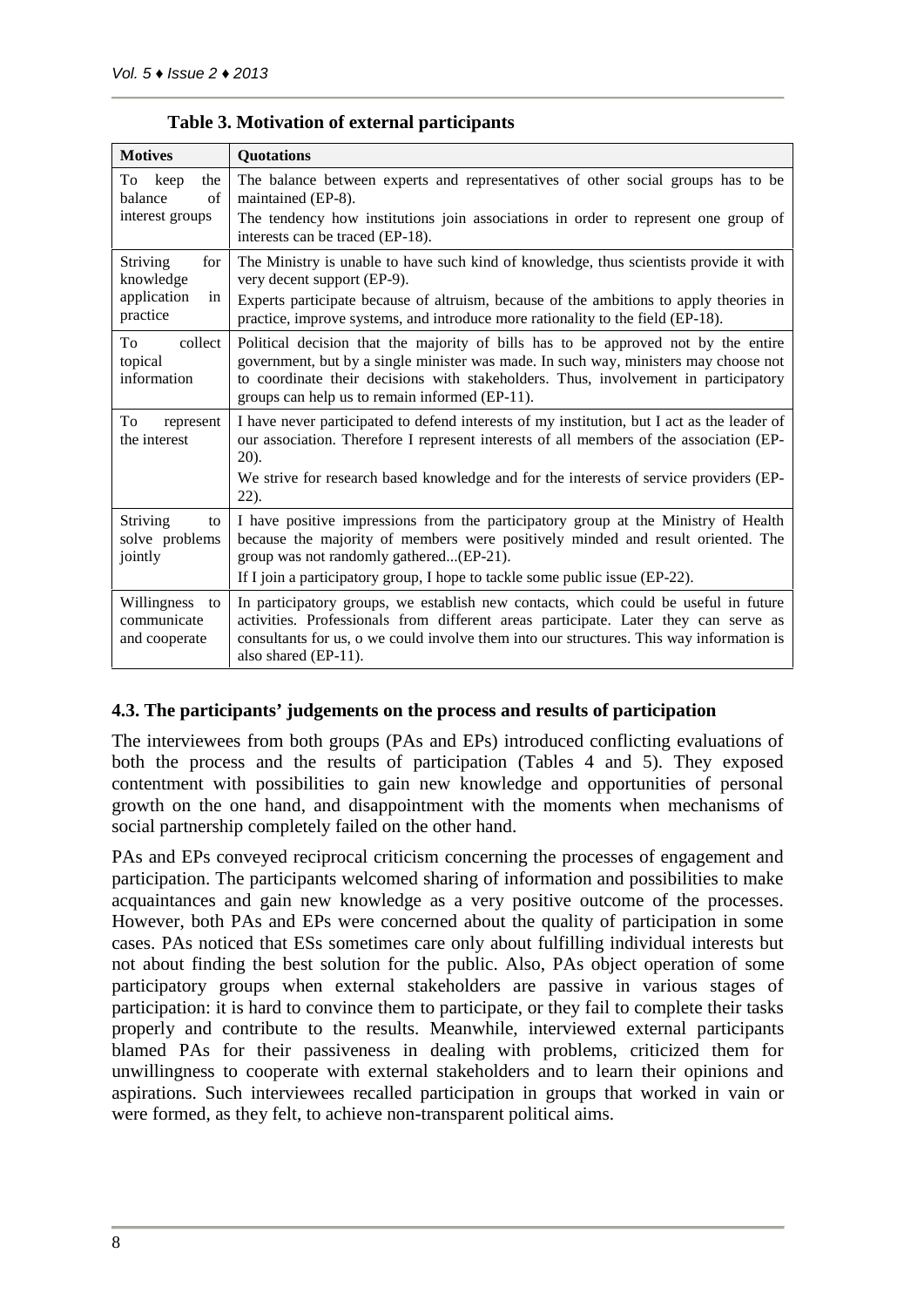| Reciprocation                               | <b>Quotations</b>                                                                                                                                                                                                                                                                                                   |
|---------------------------------------------|---------------------------------------------------------------------------------------------------------------------------------------------------------------------------------------------------------------------------------------------------------------------------------------------------------------------|
| Concern about the<br>quality of the process | When is social partnership going to become a commonplace? I think, it will take 7<br>or 10 years if something is being done about the matter. Nothing will change until<br>the culture of social partnership develops (EP-20).                                                                                      |
|                                             | All participants frequently remain discontented with outcomes. Even special Act<br>has been passed to make a compromise. That's because not all aspirations were<br>fulfilled (PA-5).                                                                                                                               |
| Significance of each<br>member's input      | Not everything and not always is beneficial. A plenty depends on personalities<br>and on what is being represented. External participants? They are not interested,<br>they do not participate, or they simply observe (PA-13).                                                                                     |
|                                             | Each participatory group includes several members who have little or no interest<br>to change or develop something. Rigidness, stagnation, and attachment to current<br>practice are very firm in some institutions (EP-21).                                                                                        |
| Aimless participation                       | There were participatory groups established for very long terms. Sometimes even<br>deadlines for presentation of the results were not set. Such groups worked only to<br>make an illusion that stakeholders "were participating". But it was obvious in<br>advance that no result was going to be achieved (EP-20). |
|                                             | We join, but what is being created is put deep into a drawer and nobody needs it<br>anymore, and nobody sees it (EP-21).                                                                                                                                                                                            |
| Benefit of<br>communication                 | They are active everywhere, we meet them at workshops, seminars, other events.<br>They ask questions and suggest proposals via internet. We are lucky to working<br>with them, they arrive determined for serious work (PA-3).                                                                                      |
| Politicians' and<br>leader' influence       | There is a constant dialogue with labour unions. However, participatory groups<br>involve delegated persons, but not the leaders. When decision of the participatory<br>group arrives at leaders, they remove all achievements of the group (PA-6).                                                                 |
|                                             | We listen to opinions; still the final decision is upon the minister, in one or<br>another way (PA-16).                                                                                                                                                                                                             |
| Personal improvement                        | The outcomes are also that you gain a vast of knowledge and expand your<br>horizons (EP-19).                                                                                                                                                                                                                        |

**Table 4. Participants' evaluation of the process of participation**

Among de-motivating factors, the interviewees mentioned influence of politicians and leaders. The interviewees recalled numerous cases when agreements achieved by participatory groups were later amended by politicians or leaders. In such situations, the participants felt their work was underestimated. The problem of changing group agreements was especially emphasized when the interviewees evaluated results of participation. Both external participants and public administrators admitted that final results (decisions to be implemented) could completely differ from the outputs that were developed by participatory groups. Also, PAs were concerned about incompleteness of formal procedures of agreement with other ministries while EPs complained about unwillingness of politicians to implement agreements made by the participants. Therefore, the external participants are often uncertain as to whether politicians are committed to take into account proposals of participatory groups, or the groups are formed only to create an illusion of cooperation with the public. Therefore some of the interviewees feel disappointed about such imitation of cooperation, and about the time and efforts wasted on participation in vain. Unlike EPs, PAs are more positive about the results of participation. Although employees of the ministries often agree that participatory groups vastly enhance the workload, results of the participation and decision implementation meet less criticism. Such imbalance in the opinions of EPs' and PAs' towards the same aspects of participation could be explained by differences in experiences and perceptions. The employees of the ministries understand the processes of policy making and the positioning of participatory groups in the processes better and from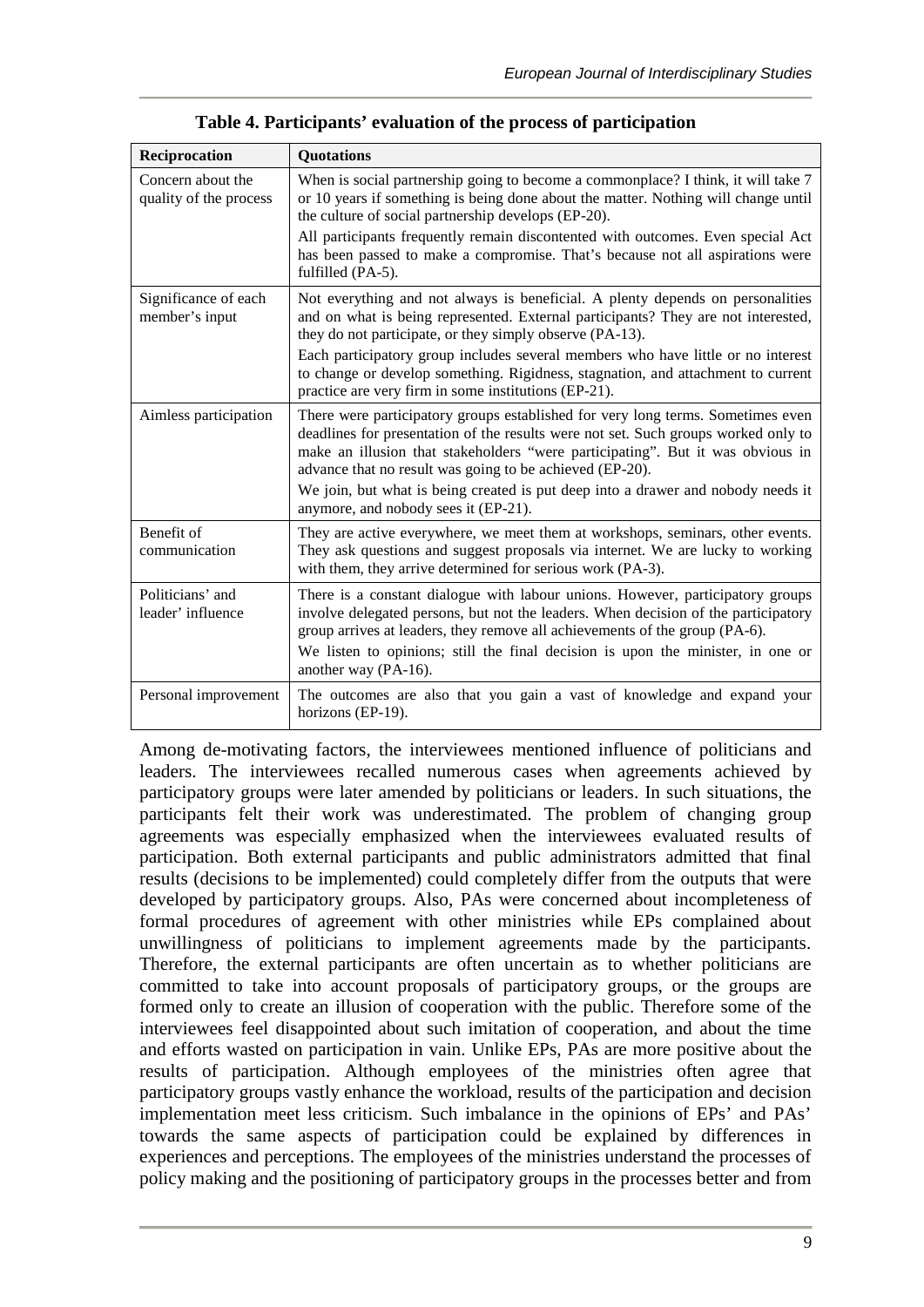diverse positions. Meanwhile, the external participants have more expectations than the actual participation may grant.

| Reciprocation                          | <b>Quotations</b>                                                                                                                                                                                                                                                                                                                    |
|----------------------------------------|--------------------------------------------------------------------------------------------------------------------------------------------------------------------------------------------------------------------------------------------------------------------------------------------------------------------------------------|
| Transformation of<br>agreements        | Faulty practices develop when ministries amend agreements made in participatory<br>groups without reasonable explanations. Therefore we are forced to implement<br>requirements of the third party, which even should not be much concerned (PA-<br>5).<br>The document developed by the participatory group was completely changed, |
|                                        | progressive ideas turned into threats for teachers. But the group cannot influence<br>further development of the document (EP-8).                                                                                                                                                                                                    |
| Commitment to<br>implement the results | Are politicians committed to pay respect to the outputs of participatory groups?<br>Depends on what times we talk about (PA-19).                                                                                                                                                                                                     |
|                                        | In my opinion we are unique in terms of what we create; then we put this created<br>document into a drawer; five years later, someone remembers and tries to restore<br>the idea. It's all the same again (EP-21).                                                                                                                   |
| Striving for<br>fundamental change     | Social partnership is not establishment of participatory groups; trust and respect<br>are substantial. If you trust and respect your partners, then you endeavour to act<br>and share ideas with partners, even when interests differ (EP-20).                                                                                       |
| Ratio of inputs and<br>results         | Participatory groups are a positive matter, but the workload increases. If we were<br>not overloaded, the meetings would be more efficient (PA-6).                                                                                                                                                                                   |
|                                        | Tremendous tasks have been completed, but not all of them reach the final. Good<br>ideas fail to contribute to a common result $-$ a kind of a mixture is usually<br>developed, which frequently fails to work (EP-21).                                                                                                              |
| Publishing of results                  | We would appreciate if an audio or video record of a discussion on an important<br>issue was given to the public. It is crucial for everybody to learn about what ideas<br>were presented and what discussions were held. Otherwise, it seems as if during<br>the meeting, we all were silent and no ideas came up (EP-21).          |

**Table 5. Participants' evaluation of the results of participation**

It is important to emphasize that a severe reciprocal criticism came from PAs and EPs from the Ministry of Health. Meanwhile, the interviewees from the Ministry of Education and Science criticized the other party less fiercely; comments were more moderate and oriented more towards improvement and less towards blaming. Such discrepancy could be caused by the fact that more socially and financially intensive interests are present at the Ministry of Health than at the Ministry of Education and Science.

#### **4.4. Contradictory attitudes of public administrators and external participants towards participation**

Interviews revealed contradictory opinions of PAs' and EPs' and experiences at different stages of the participation process.

The most prominent contradictions between the participants in the **education and science policy** arena were identified in motives of stakeholders' involvement, demands for cooperation, choice of instruments of involvement, combining of interests, outcomes of participatory groups and implementation of the outcomes:

PAs and EPs perceive the *content of participation* differently. PAs stressed that participation serves for communication of new ideas to the public and is needed to find public support to novelties. EPs' attitudes towards participation in policy making were based on the belief that participation means a two way communication. In their opinion,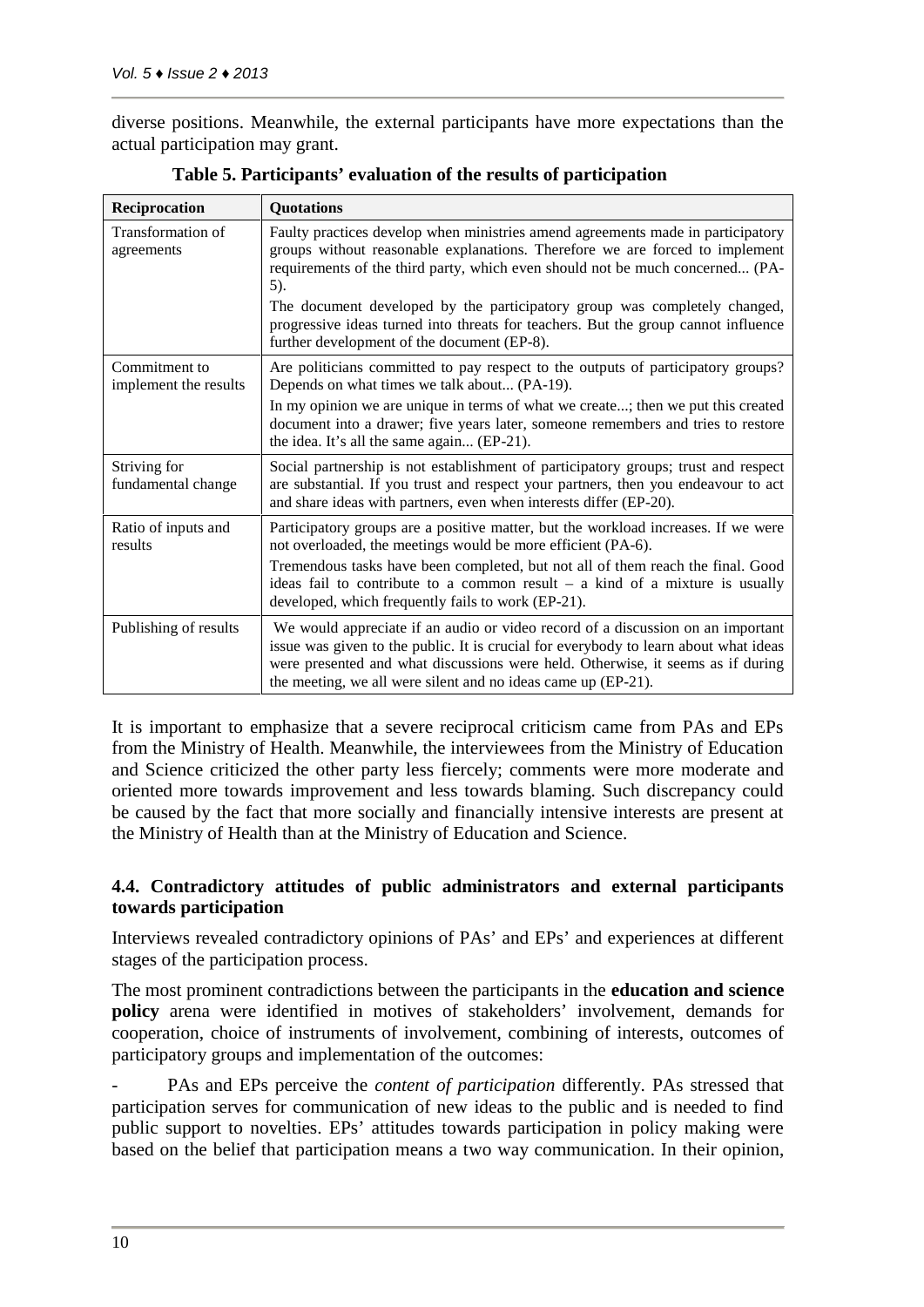stakeholders have to be involved at the early stages of problem solution and not when draft decisions are already prepared.

Because experiences of cooperation are not always positive, both parties of interviewees demonstrated a *reciprocal distrust*. PAs stated that EPs usually have negative attitudes towards all activities of the government, they are passive, hardly ever agree to compromise, and often are focused on individual but not public interests. Meanwhile EPs criticized PAs for lacking integrated attitudes towards the problems, focus on narrow issues of the Ministry and lack of goodwill in the ministries.

There were differences in perceptions of the *mission of participatory groups*. PAs were willing to involve those who they were familiar with and who they trusted. Participatory groups often were valued as an arena for expertise and collection of research based evidences for decisions. PAs objected legal obligations to coordinate their future actions with particular stakeholders whereas attitudes of EPs towards the mission of participatory groups were based on believe that such groups should be used as an interest matching instrument to a greater extent.

- There was a *gap between actual commitments* of the Ministry *and expectations* of those involved as to the *results of participatory groups*. For PAs, it was natural that the Ministry was not committed to implement everything that was produced in participatory groups. Participatory groups were needed to discover a variety of opinions, and the groups developed only draft decisions. However, EPs who were working in such groups expected that public administrators and politicians would consider recommendations agreed by the participants and would not issue regulations that are totally different from such agreements.

- PAs and EPs were in reciprocal disagreement about the *follow-up*. PAs customarily took that the work of the participatory group is completed with the preparation of documents that are specified in the minister's decree. They did not inform or involve members of the group into the follow-up processes. EPs, on the other hand, expected to be engaged in further processes until the Act was issued. EPs were disappointed that they were not informed about issuance of such Act, nor they were provided with information about the amendments that were made to the documents that were developed by the participatory group.

Similar contradictions emerged between the participants in the **health policy** arena. But in the heath policy also incorporate misunderstandings that have not been noticed in the field of education and science. The interviews with participants in health policy making came up with the following contradictions:

As in the field of education and science, there were differences in perceptions of the *mission of participatory groups*. PAs claimed that participatory groups were needed to learn the diversity of opinions and to solve diverse political issues. But EPs claim that in many cases, participatory groups were used only to imitate participation and they are convinced that "the results have been known before the participatory group started working" (EP-20). Thus in EPs' opinion, participatory groups often failed to work for the mission they were supposed to.

- The interviews also revealed *different status of participants*. PAs acknowledged that the priorities in choices of the members of participatory groups or other structures of participation were set in advance. Meanwhile EPs expected equal possibilities to participate and equal treatment if involved. However, EPs who were in the opposition of current initiatives of the ministry, or were not well recognized by PAs, or were representatives of insufficiently powerful and influential institutions were marginalized,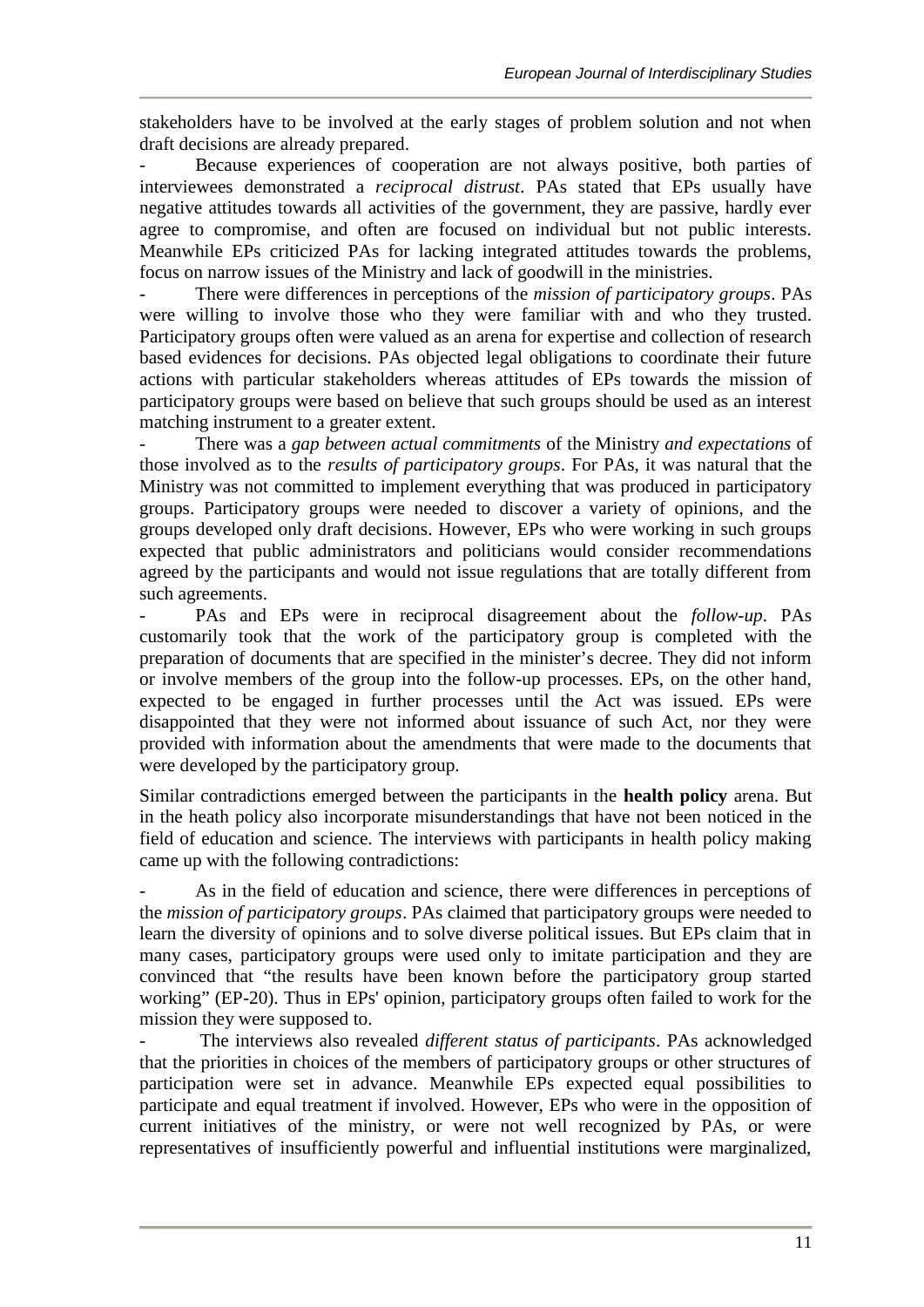ignored or not involved at all. On the other hand, the participating external experts did not mention anything about unequally treated participants.

In association with the diversified statuses of the participants, differences in perceptions how *interests were coordinated* were observed*.* PAs stated that they were searching for compromises and attempting to get more opinions from different perspectives. However in EPs' opinion, everything depended on the status of the participants – powerful, well developed and recognized interests had the priority over the less expressed ones.

- PAs and EPs demonstrated different *demands for information* during participation processes. PAs needed minutes of the meetings of participatory groups in order to have evidences about the achieved agreements. Such minutes could serve in cases of conflicts between the participants. Meanwhile EPs complained that the minutes were not introduced to the members of the group. EPs were willing to get the minutes to be informed about "what was told, what decisions were made, what ideas were presented, and if they are further discussed" (EP-20).

- Reciprocal misunderstanding of the *results of participation*. EPs that represented specific interests were unhappy that their proposals were rejected and stricken from the Acts. They were disappointed that the Ministry treated the results of the participatory group at their own discretion. EPs remembered numerous facts when the outcomes of participatory groups differed from the passed laws without the participants being informed. However, attitudes of PAs towards the results of participation are different from those of EPs. For PAs transformations of the results of participatory groups were a matter of routine. On the other hand, PAs claim that in some fields of health policy where interests are sound, they communicate every change of the results of the participatory group and "put all possible efforts to escape situations where the document suddenly changes" (PA-13). Thus it could be concluded that diverse practices of work with stakeholders apply in different areas of ministerial responsibility.

## **5. Conclusions**

Extensive participation of scientists in participatory groups demonstrates willingness of the ministries to gain objective evidences for further solutions. Therefore, research based decision making processes are elaborated at the operational level of policy making.

Analyzing how often participants were introduced into participatory groups, some relevant differences between praxis of both ministries were identified. At the Ministry of Education and Science, participation of external participants was fragmented and random as the majority of participants were involved only once. In policy making networks, such participants would be in peripheral. Meanwhile, at the Ministry of Health, external participants are better integrated and more often involved, what indicates developing partnerships.

The composition of participatory groups reflects attitudes of employees of ministries towards interest representation, because nobody except for public administrators decides whom to employ in a participatory group. Therefore, when they invite scientists to participatory groups, policy makers and public administrators usually seek for expert opinion and consultancy. However, such kind of participation does not in general serve for the purposes of interest representation and balancing of stakes. Therefore, interest representation has become a peripheral principle for the composition of participatory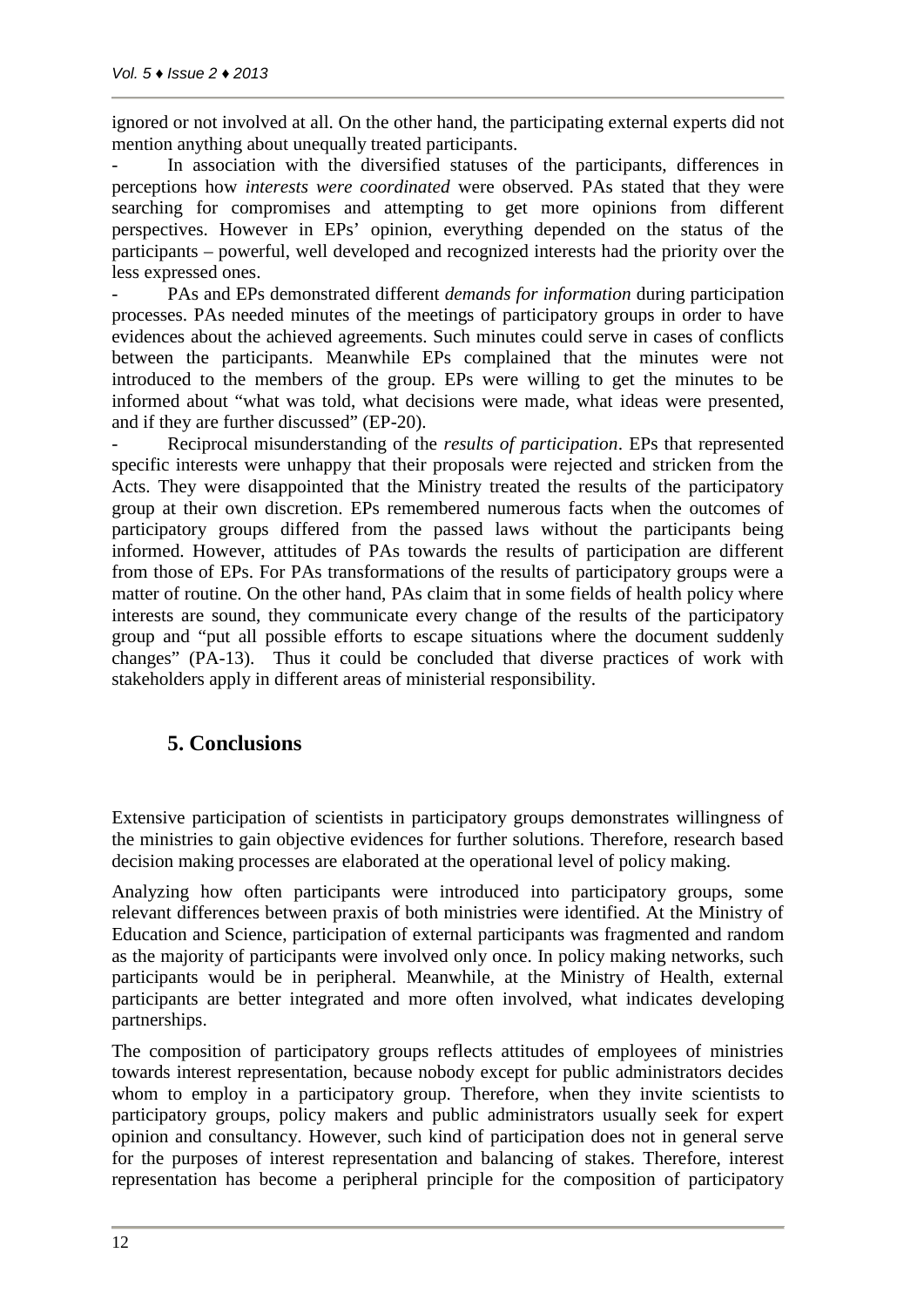groups. This limitation is obvious at the Ministry of Education and Science. Meanwhile, at the Ministry of Health, although such tendency is noticeable, it is considerably less expressed and stakeholders are better represented.

Both public administrators and external participants have specific attitudes towards what roles stakeholders play in policy making. Employees of the Ministries affirm that external participants play an important role not only via formal participatory groups, but also on basis informal communication. However, external participants oppose such propositions claiming that they are rarely involved, that public administrators avoid contacting them or even conceal important information. Such antagonism is more expressed in the health sector than in the education and science policy arena. More antagonism is expressed to a greater extent in the participatory groups where the private interest is more obvious and powerful (i.e. pharmacy policy), and less sensed in groups that focus on public problems (i.e. public health policy).

#### **References:**

Berkes, F. (2009): Evolution of co-management: Role of Knowledge Generation, Bridging Organizations and Social Learning. *Journal of Environmental Management* 90(5): 1692–1702.

Creighton, J. L. (2005): *The Public Participation Handbook: Making Better Decisions through Citizen Involvement*. San Francisco: Jossey-Bass.

Driessen, P.P.J.; Glasbergen, P. and Verdaas, C. (2001): Interactive Policy-making a Model of Management for Public Works. *European Journal of Operational Research* 128: 322-337.

Edelenbos, J. (2000): *Process in shape*. Utrecht: Lemma.

Edelenbos, J., and Klijn, E.H. (2005): Managing Stakeholder Involvement in Decision Making: A Comparative Analysis of Six Interactive Processes in the Netherlands. *Journal of Public Administration Research and Theory* 16: 417–446.

Fishkin, J.S. (2009): *When the People Speak. Deliberative Democracy and Public Consultation*. New York: Oxford University Press.

Haruta, C., and Radu, B. (2010): Citizen Participation in the Decision Making Process at Local And County Levels in the Romanian Public Institutions. *Transylvanian Review of Administrative Sciences* 31: 76-92*.*

Klijn, E. H. (2003): *Does Interactive Policy Making Work? Expanding Rotterdam Port.* In: B. Denters, O. van Heffen, J. Huisman, and P.-J. Klok (eds.). The Rise of Iinteractive Governance and Quasi-markets. Dordrecht: Kluwer Academic Press, 15–42.

Klijn, E. H. (2008): Governance and Governance Networks in Europe: an Assessment of Ten Years of Research on the Theme. *Public Management Review* 10(4): 505–25.

Klijn, E. H., and Koppenjan, J. F. M. (2000): Politicians and Interactive Decision-making: Institutional Spoilsport or Playmakers. *Public Administration* 78 (2): 365–87.

Klijn, E. H., and Koppenjan, J. F. M. (2002): *Rediscovering the Citizen: New Roles for Politicians in Interactive Decision-making*. In: P. McLaverty (ed.): Public Participation and Innovations in Community Governance. Aldershot, UK: Ashgate, 141–64.

Koppenjan, J. F. M., and Klijn, E. H. (2004): *Managing Uncertainties in Networks: a Network Approach to Problem Solving and Decision Making*. London: Routledge.

Lee, D. and Ahn, J. (2005): Rewarding Knowledge Sharing Under Measurement Inaccuracy. *Knowledge Management Research & Practice* 3(4): 229-243.

Mikulskiene, B. and Pitrenaite-Zilenaite, B. (2013): From Stakeholders' Competition to the Balance of Interests: System Dynamics Model of Participatory Policy. *International journal of technology, policy and management* 13 (3): 294-312.